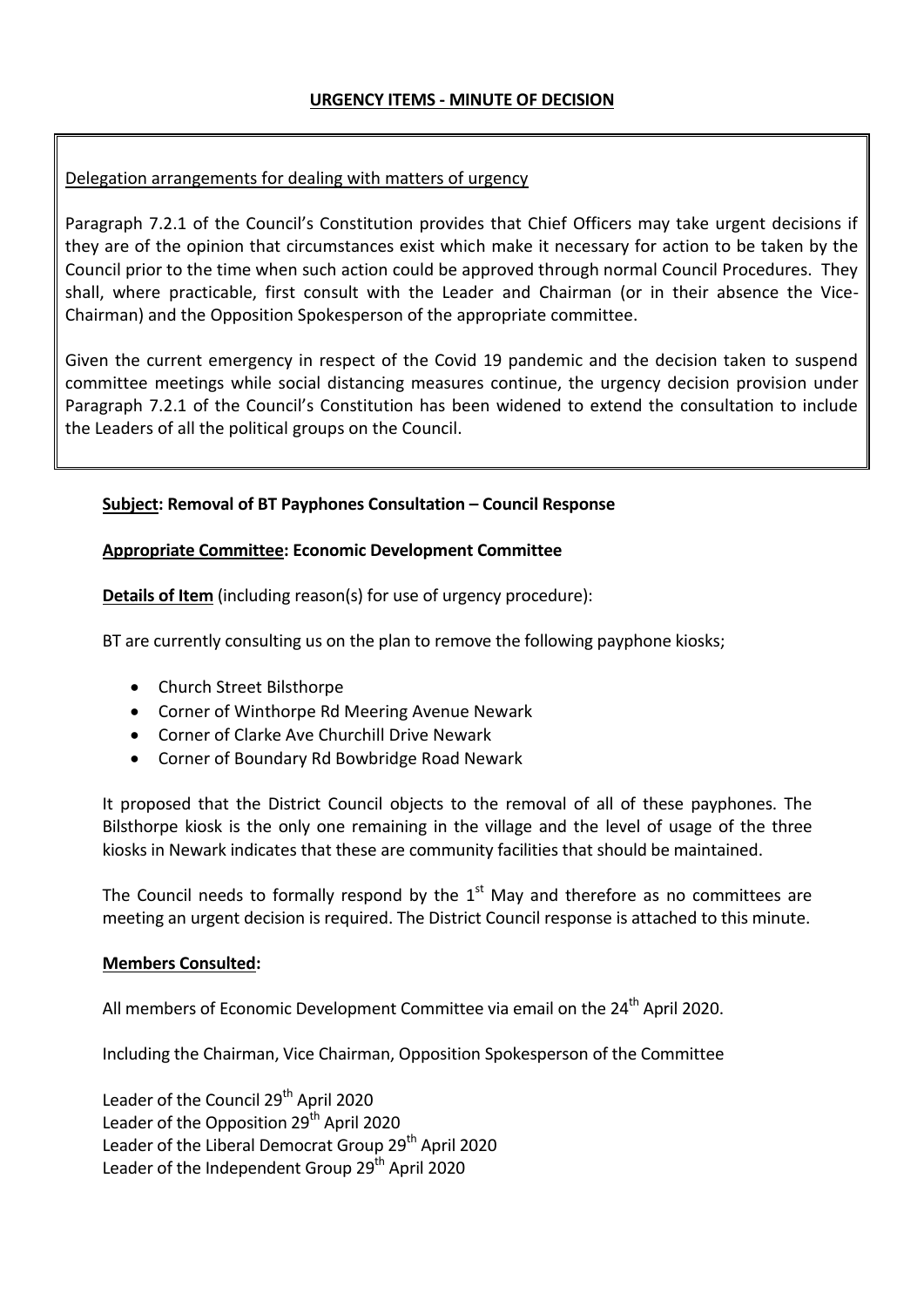Mal

Signed Date 7<sup>th</sup> May 2020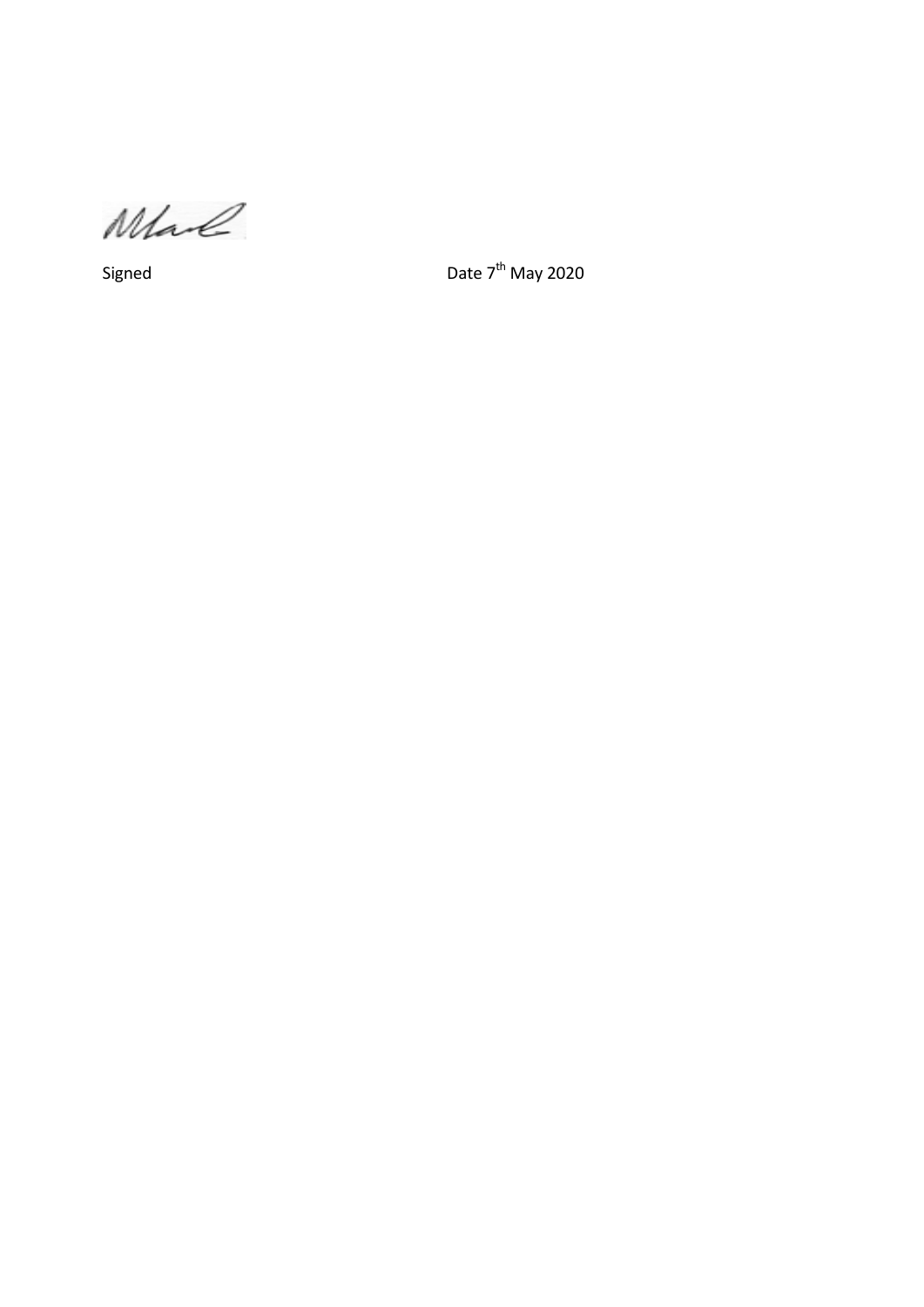|   | <b>Telephone</b> | <b>Address</b>                                                                             | <b>Post Code</b> | <b>Number</b> | <b>Posting</b> | Agree/Adopt/Reject | <b>Comments/Reasons</b>                                                                                                                                                                                                                                                                                                                                                                                                                                                                                                                                                                                    |
|---|------------------|--------------------------------------------------------------------------------------------|------------------|---------------|----------------|--------------------|------------------------------------------------------------------------------------------------------------------------------------------------------------------------------------------------------------------------------------------------------------------------------------------------------------------------------------------------------------------------------------------------------------------------------------------------------------------------------------------------------------------------------------------------------------------------------------------------------------|
|   | <b>Number</b>    |                                                                                            |                  | of calls      | Completed      |                    |                                                                                                                                                                                                                                                                                                                                                                                                                                                                                                                                                                                                            |
|   |                  |                                                                                            |                  | in last       | <b>Date</b>    |                    |                                                                                                                                                                                                                                                                                                                                                                                                                                                                                                                                                                                                            |
|   |                  |                                                                                            |                  | 12            |                |                    |                                                                                                                                                                                                                                                                                                                                                                                                                                                                                                                                                                                                            |
|   |                  |                                                                                            |                  | months        |                |                    |                                                                                                                                                                                                                                                                                                                                                                                                                                                                                                                                                                                                            |
| 1 | 01623870271      | <b>CROMPTON</b><br><b>RD</b><br>NR JN<br>PCO1<br>CHURCH STREET<br><b>BILSTHORPE NEWARK</b> | <b>NG22 8QE</b>  | 25            | 27/01/2020     | Object             | Bilsthorpe Parish Council object to the removal<br>of this kiosk and the District Council supports<br>them. It is the only public telephone left in the<br>village and the Parish Council informs us that<br>not all residents have landlines to use if mobile<br>networks fail. The telephone could also be<br>needed for emergency use or if a resident's<br>mobile phone did not work. The 2011 census<br>found that the village had 3375 residents, and<br>there is no alternative payphone within a<br>reasonable walking distance.                                                                   |
| 2 | 01636703153      | KIOSK 703153 CNR<br>PCO.<br>WINTHORPE RD MEERING<br><b>AVENUE NEWARK</b>                   | <b>NG24 2BL</b>  | 50            | 28/01/2020     | Object             | This kiosk is in a residential area and potentially<br>serves a large number of houses. The area<br>around this kiosk is characterised by relatively<br>low rates of home ownership so it is likely that<br>some local people will not have land lines.                                                                                                                                                                                                                                                                                                                                                    |
| 3 | 01636703175      | PCO KIOSK 703175 CNR<br>CLARKE AVE CHURCHILL<br><b>DRIVE NEWARK</b>                        | <b>NG24 4NG</b>  | 325           | 28/01/2020     | Object             | This kiosk is in a residential area and potentially<br>serves a large number of houses. The area<br>around this kiosk is characterised by relatively<br>low rates of home ownership so it is likely that<br>some local people will not have land lines. The<br>Chairman of the Economic Development<br>Committee commented that this kiosk is in a<br>very deprived area and may be a lifeline to<br>those who cannot afford a mobile phone. A<br>Member for Devon Ward pointed out that that<br>is where this kiosk is located and they would<br>like it to be retained because it is a deprived<br>area. |